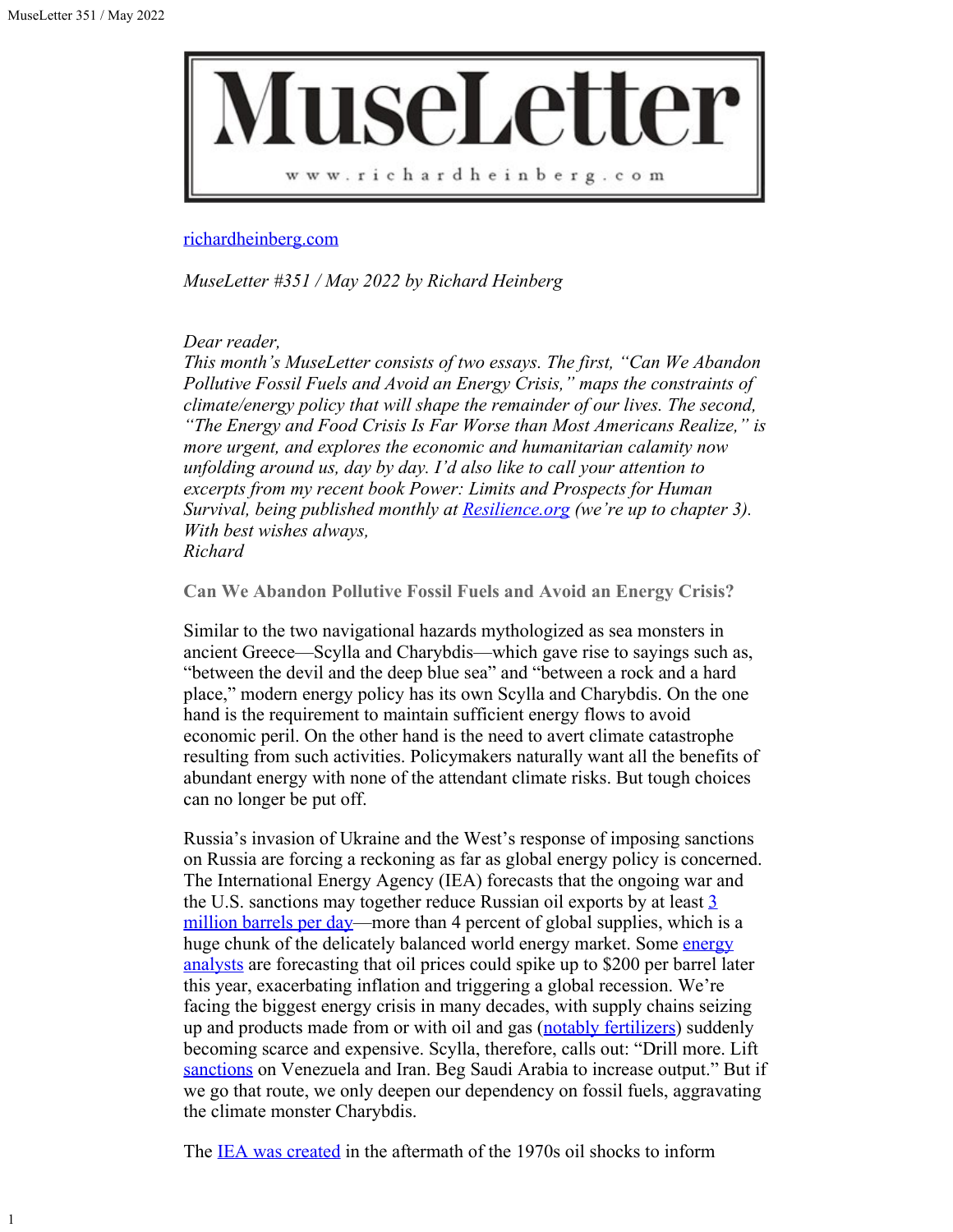policymakers in times of energy supply crisis. The agency recently issued a [10-point emergency plan](https://www.iea.org/reports/a-10-point-plan-to-cut-oil-use) to reduce oil demand and help nations deal with looming shortages owing to Russia's invasion of Ukraine. Its advice includes lowering speed limits, instituting car-free Sundays, encouraging working from home, and making public transport cheaper and more widely available.

All of these are good suggestions—and are very similar to what my colleagues and I have been [advocating](https://web.archive.org/web/20091215043338/http:/www.netl.doe.gov/publications/others/pdf/Oil_Peaking_NETL.pdf) for nearly 20 years (some were even part of <u>[U.S. energy policy](https://www.cfr.org/timeline/oil-dependence-and-us-foreign-policy)</u> 50 years ago). Fossil fuel supply problems shouldn't come as a surprise: we treat these fuels as though they were an inexhaustible birthright; but they are, of course, finite and depleting substances. We have extracted and burned the best of them first, leaving lower-quality and more polluting fuels for later—hence the recent turn [toward](https://time.com/5187074/fracking-energy-oil-natural-gas/) fracked oil and gas and growing reliance on [heavy crude](https://www.reuters.com/markets/us/venezuelas-february-oil-exports-boosted-by-heavy-crude-fuel-oil-sales-data-2022-03-02/) from Venezuela and ["tar sands](https://insideclimatenews.org/news/21112021/tar-sands-canada-oil/)" bitumen from Canada. Meanwhile, rather belatedly, it has gradually dawned on economists that these "unconventional" fuels typically require *higher rates of investment* and deliver lower profits to the energy industry, unless fuel prices rise to economy-crushing levels.

Indeed, it's as though our leaders have worked overtime making sure we're unprepared for an inevitable energy dilemma. We've neglected public transportation, and many Americans who are not part of the white-collar workforce have been pushed out from expensive cities to suburbs and beyond, with no alternative other than driving everywhere. While automakers have turned their focus to [manufacturing](https://www.cnn.com/interactive/2019/08/business/electric-cars-audi-volkswagen-tesla/) electric vehicles (EVs), these still account for a small fraction of the car market, and most of today's gasguzzling cars will still be on the road a decade or two from now. Crucially, there are as yet only exploratory [efforts](https://www.weforum.org/agenda/2021/08/how-to-decarbonize-heavy-duty-transport-affordable/) underway to transition trucking and shipping—the mainstays of global supply chains—and find more sustainable alternatives. That creates a unique vulnerability: the current [worldwide diesel](https://oilprice.com/Energy/Energy-General/Rationing-Looms-As-Diesel-Crisis-Goes-Global.html) [shortage](https://oilprice.com/Energy/Energy-General/Rationing-Looms-As-Diesel-Crisis-Goes-Global.html) could hammer the economy even if the government and the energy industry somehow come up with enough gasoline to keep motorists cruising to jobs and shopping malls.

Then there's the issue of the way fossil fuels are financed. They're not treated as a depleting public good, but as a source of profit—with investors either easily enticed to plunge into a passing mania or spooked to flee the market. Just in the past decade, investors have gone from underwriting a rapid expansion of fracking (thereby incurring massive <u>financial losses</u>), to [insisting on fiscal responsibility](https://www.post-gazette.com/business/powersource/2022/04/02/texas-fracking-drilling-oil-consumers-prices-profit-gasoline-natural-gas-shale-investors-spending-dividends-stock-buybacks/stories/202204020026), while companies are now milking [profits](https://www.washingtonpost.com/politics/2022/04/05/big-oil-companies-are-using-wartime-profits-enrich-investors-report-says/) from high prices and buying back stocks to increase their wealth. Long-term energy security be damned.

Meanwhile, the climate monster stirs fitfully. With every passing year, we have seen worsening [floods,](https://www.ft.com/content/f669a4ce-0b61-4de6-a3fa-32d15e5faefa) [fires](https://www.cnn.com/2022/03/21/us/texas-wildfires-monday/index.html) and [droughts](https://www.independent.co.uk/climate-change/news/us-drought-expand-california-southwest-b2040133.html); [glaciers](https://asiasociety.org/center-us-china-relations/ep3-himalayas-melting-glaciers-impact-billions) that supply water to billions of people melting; and trickles of *climate refugees* threatening to turn into rivers. As we continue to postpone reducing the amounts of fossil fuels we burn, the cuts that would be required in order to avert irreversible climate doom become almost impossibly severe. Our "carbon budget"—the amount of carbon we can burn without risking catastrophic global warming—will be "exhausted" in [about eight years](https://www.forbes.com/sites/dishashetty/2020/12/11/world-is-set-to-exhaust-carbon-budget-in-10-years/?sh=5544a4712fa9) at current emission rates, but only a few [serious analysts](https://www.vox.com/energy-and-environment/2017/4/7/15159034/100-renewable-energy-studies) believe that it would be possible to fully replace fossil fuels with energy alternatives that soon.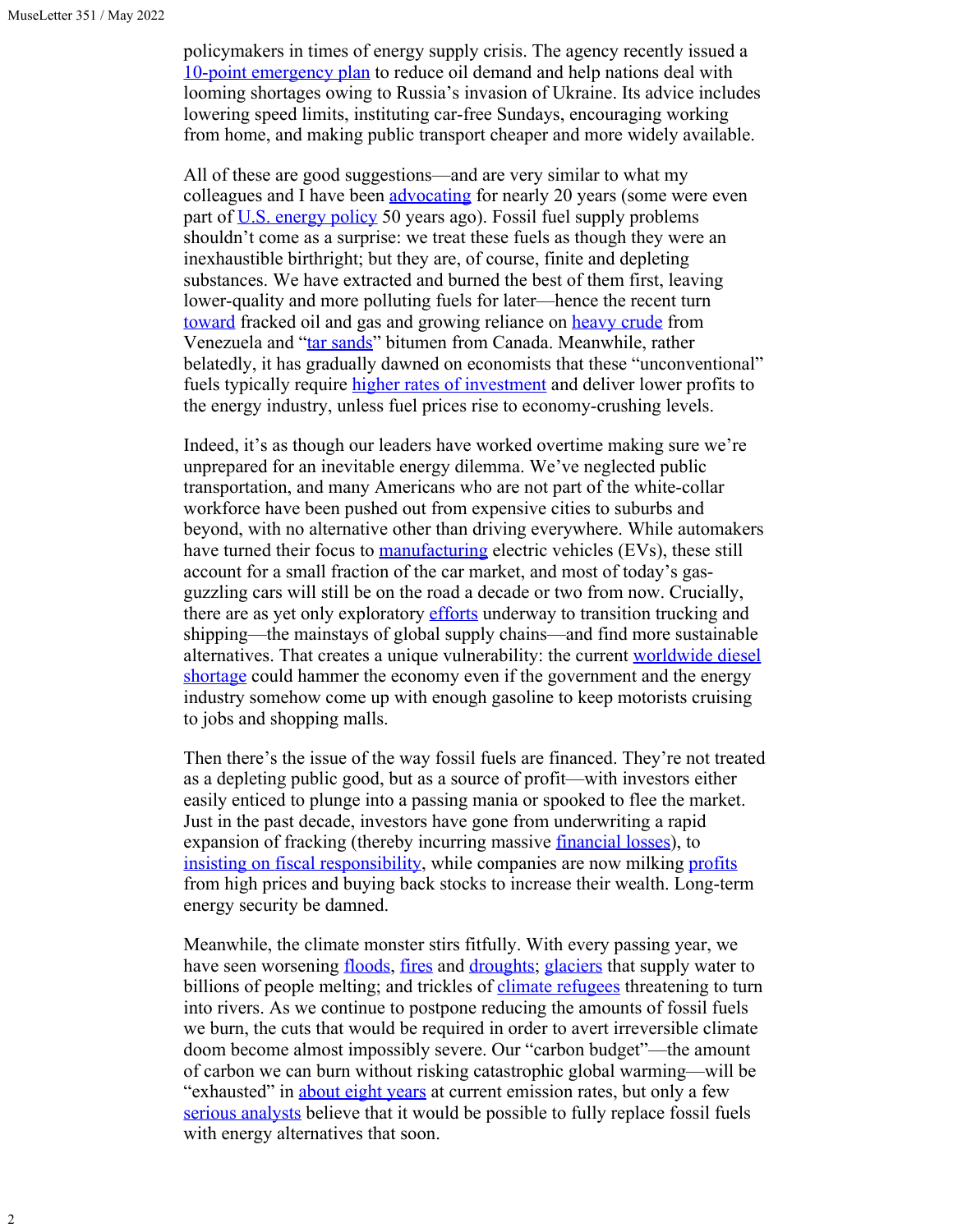We need coherent, bold federal policy—which must somehow survive the political minefield that is Washington, D.C., these days. Available policies could be mapped on a coordinate plane, with the horizontal x-axis representing actions that would be most transformative and the vertical y-axis showing what actions would be most politically feasible.

High on the y-axis are actions like those that the Biden administration just took, to [release 1 million barrels a day](https://www.washingtonpost.com/us-policy/2022/03/30/white-house-oil-reserves/) of oil from the strategic petroleum reserve and to *invoke the Defense Production Act* to ramp up the production of minerals needed for the electric vehicle market. While politically feasible and likely popular, these efforts won't be transformative.

An announcement by President Joe Biden of an ambitious energy-climate vision, with the goal of eliminating our dependence on foreign fuel sources and drastically reducing carbon emissions by the end of the decade, would probably fall somewhere in the middle, where the x- and y-axes meet. Such a vision would encompass a four-pronged effort being proposed by the government:

- Incentivizing massive conservation efforts, including ["Heat Pumps for](https://billmckibben.substack.com/p/heat-pumps-for-peace-and-freedom?s=r) [Peace and Freedom"](https://billmckibben.substack.com/p/heat-pumps-for-peace-and-freedom?s=r) and providing inducements for businesses to implement telework broadly.
- Directing domestic production of fossil fuels increasingly toward energy transition purposes (for example, making fossil fuel subsidies contingent on how businesses are growing the percentage of these fuels being used to build low-carbon infrastructure).
- Mandating massive investments in domestic production of renewables and other energy transition technologies (including incentives to recycle materials).
- Providing an "[Energy Transition Tax Credit](https://www.climatepolicydatabase.org/policies/energy-transition-tax-credit-cite)" to households or checks to offset energy inflation, with most of the benefits going to lowincome households.

Ultimately, some form of fuel **rationing** may be inevitable, and it is time to start discussing that and planning for it ([Germany](https://www.reuters.com/business/energy/germany-declares-early-warning-potential-gas-supply-disruptions-2022-03-30/?mc_cid=ae89c9e646&mc_eid=300d9d9a54) has just taken the first steps toward gas rationing)—even though this would be firmly in the x-axis territory. Rationing just means directing scarce resources toward what's vital versus what's discretionary. We need energy for food, critical supply chains and hospitals; not so much for vacation travel and product packaging. When people first hear the word "rationing," many of them recoil; but, as author Stan Cox details in his history of the subject, *[Any Way You Slice It](https://thenewpress.com/books/any-way-you-slice-it)*, rationing has been used successfully for centuries as a way to manage scarcity and alleviate poverty. The U.S. **SNAP** (food stamp) program is essentially a rationing system, and all sorts of materials, including gasoline, were successfully rationed during both world wars. More than two decades ago, the late British economist David Fleming proposed a system for rationing fossil fuel consumption at the national level called Tradable Energy Quotas, or [TEQs,](https://www.flemingpolicycentre.org.uk/teqs/) which has been discussed and researched by the British government. The system could be used to cap and reduce fossil fuel usage, distribute energy fairly and incentivize energy conservation during our transition to alternative sources.

Also, we need to transform the ways we use energy—for example, in the food system, where a reduction in fossil fuel inputs could actually lead to **healthier**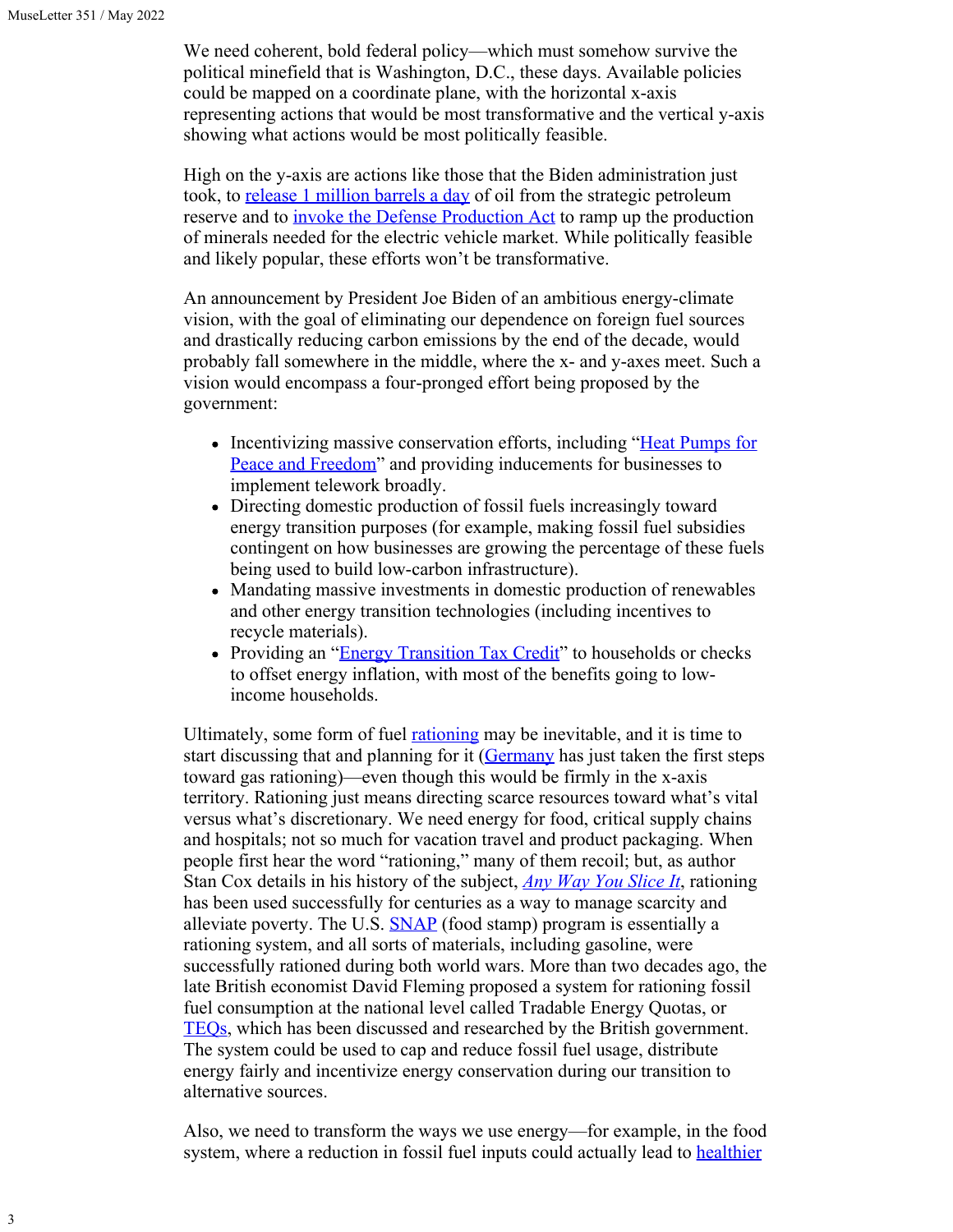4

[food and soil](https://www.sciencedirect.com/topics/agricultural-and-biological-sciences/ecological-farming). Over the past century or so, fossil fuels provided so much energy, and so cheaply, that humanity developed the habit of solving any problem that came along by simply utilizing more energy as a solution. Want to move people or goods faster? Just build more kerosene-burning jet planes, runways and airports. Need to defeat diseases? Just use fossil fuels to make and distribute disinfectants, antibiotics and pharmaceuticals. In a multitude of ways, we used the blunt instrument of cheap energy to bludgeon nature into conforming with our wishes. The side effects were sometimes worrisome air and water petrochemical pollution, antibiotic-resistant microbes and ruined farm soils. But we confronted these problems with the same mindset and toolbox, using cheap energy to clean up industrial wastes, developing new antibiotics and growing food without soil. As the fossil fuel era comes to an end, the rules of the game will change. We'll need to learn how to solve problems with ecological intelligence, mimicking and partnering with nature rather than suppressing and subverting her. High tech may continue to provide useful ways of manipulating and storing data; but, when it comes to moving and transforming physical goods and products, intelligently engineered <u>low tech</u> may offer better answers in the long run.

Further along the x-axis would be the daring action of [nationalizing the fossil](https://thenextsystem.org/learn/stories/case-public-ownership-fossil-fuel-industry) [fuel industry.](https://thenextsystem.org/learn/stories/case-public-ownership-fossil-fuel-industry) But at the very farthest end of the x-axis is the possibility of deliberately reining in economic growth. Policymakers typically want more growth so we can have more jobs, profits, returns on investment and tax revenues. But growing the economy (at least, the way we've been doing it for the past few decades) also means increasing resource extraction, pollution, land use and carbon emissions. There's a [debate](https://www.nature.com/articles/d41586-022-00723-1) among economists and scientists as to whether or not economic growth could proceed in a more sustainable way, but the general public is largely in the dark about that discussion. Only in its most recent report has the [Intergovernmental Panel on](https://timotheeparrique.com/degrowth-in-the-ipcc-ar6-wgii/) [Climate Change](https://timotheeparrique.com/degrowth-in-the-ipcc-ar6-wgii/) (IPCC) begun to probe the potential for "degrowth" policies to reduce carbon emissions. So far, the scorecard is easy to read: only in years of economic recession (such as in 2008 and in 2020) have carbon emissions declined. In years of economic expansion, emissions increased. Policymakers have held out the hope that if we build enough solar panels and wind turbines, these technologies will replace fossil fuels and we can have growth without emissions. Yet, in most years, the amount of increased energy usage due to economic growth has been [greater than the amount of solar and wind power](https://dieselnet.com/news/2021/06ren21.php) added to the overall energy mix, so these renewable sources ended up just supplementing, not displacing, fossil fuels. True, we could build turbines, panels and batteries faster; but, as long as overall energy usage is growing, we're continually making the goal of reducing our reliance on fossil fuels harder to achieve.

Wouldn't giving up growth mean steering perilously close to the Scylla of economic peril in order to avoid the Charybdis of climate doom? So far, we've been doing just the reverse, prizing growth while multiplying climate risks. Maybe it's time to rethink those priorities. [Post-growth economists](https://www.newyorker.com/magazine/2020/02/10/can-we-have-prosperity-without-growth) have spent the last couple of decades enumerating the ways we could improve our quality of life while reducing our throughput of energy and materials. Policymakers must finally start to take these proposals seriously, or we will end up confronting the twin monsters—economy-crushing fossil fuel scarcity and devastating climate impacts—without prior planning and preparation.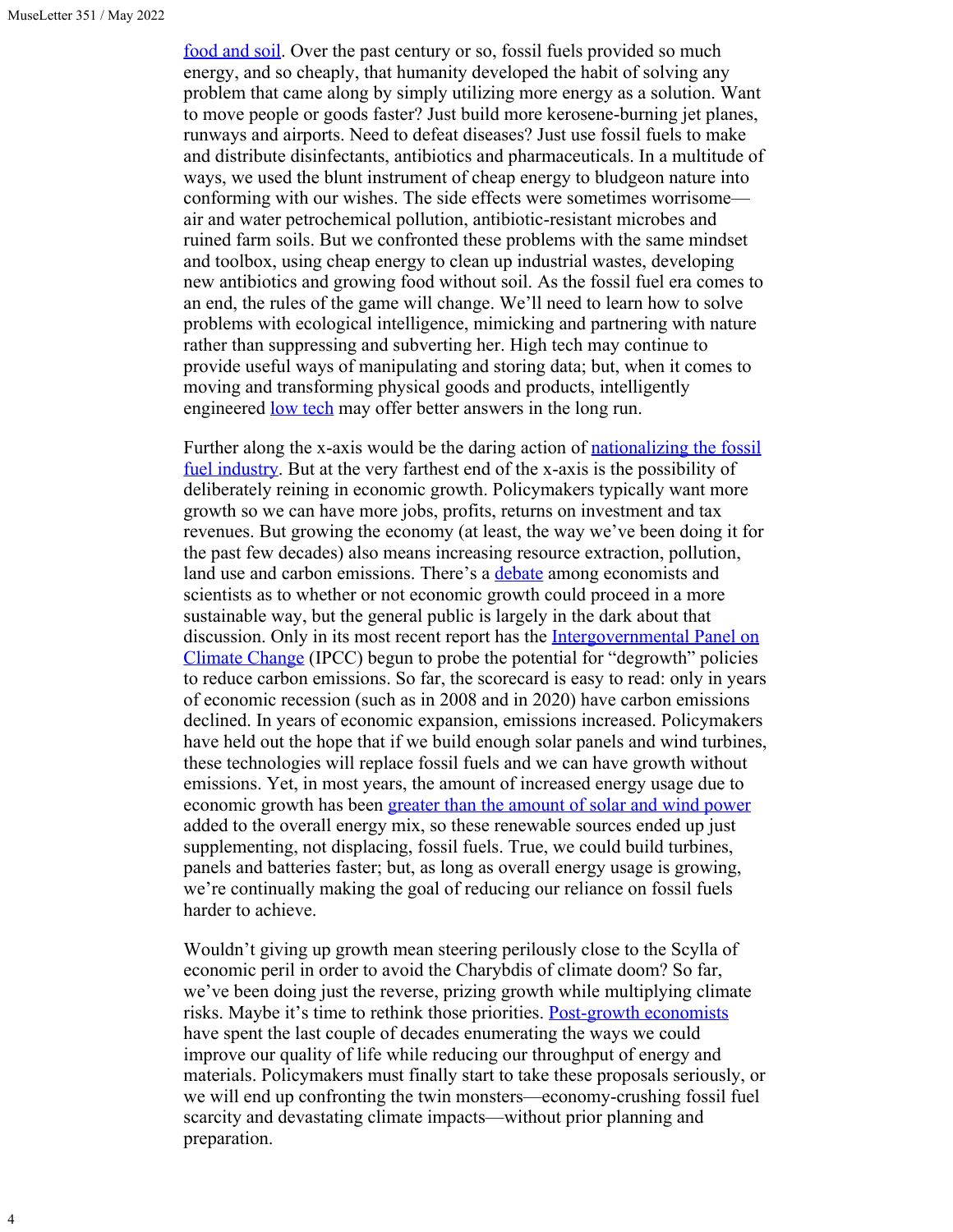It was always clear that we would eventually have to face the music with regard to our systemic economic dependency on depleting, polluting fossil fuels. We have delayed action, making both the economic challenge and the climate threat harder to manage. Our possible navigation channel between Scylla and Charybdis is now perilously narrow. If we wait much longer, this channel will vanish altogether.

*This article was produced by [Earth | Food | Life](https://independentmediainstitute.org/earth-food-life/), a project of the Independent Media Institute.*

**The Energy/Food Crisis Is Far Worse than Most Americans Realize**

Everyone who owns a gasoline-burning car has noticed that fuel prices have shot up in recent weeks. And most of us have read headlines about high energy prices driving inflation. But very few Americans have any inkling just how profound the current energy crisis already is, and is about to become.

This lack of awareness is partly due to economists, and those who depend on economists' readings of the tea leaves of daily data (a group that, sadly, includes nearly all politicians and news purveyors). Recently I heard an NPR staff commentator confidently state: "The only way to get gasoline prices under control is to get inflation under control." Anyone who understands recent events and how economies work will immediately realize that the statement is ass backwards. Energy prices are rising for specific physical reasons, most of which are widely reported. Those higher prices show up in economic statistics as inflation, a phenomenon that economists equate to a malevolent miasma that occasionally drifts into the economy from a mysterious alternate dimension. "Ah," say the economists, "but we have a magic spell to drive the miasma away—higher interest rates!" The Fed's assumption that raising interest rates will somehow reduce current high energy costs is comparable to medieval physicians' belief that leech bloodletting would cure diseases like tuberculosis.

Of course, the goal of raising interest rates is to cool demand, which theoretically should help lower prices. But if prices for a particular commodity are rising due to physical shortage caused by novel circumstances or events rather than increasing demand, then higher interest rates may offer little relief while bringing serious unintended consequences of their own (see 1970s, "stagflation"). The comparison with leeches still stands.

There's already enough bloodletting going on in the world. What we need now is sound thinking based in physical reality. Let's start with symptoms and identify clear, understandable causes. Then we'll explore the current extent of the energy crisis and its deeper societal implications, especially with regard to food. Finally, we'll look at the energy crisis in the context of a broader, longer-term view of our economic system and see what things our leaders could do that might actually improve the prospects of ordinary citizens and future generations.

## **Why Prices Are Up**

What's making energy more expensive? Simple: physical scarcity resulting from pandemic, war, and depletion. Let's unpack each of these causes.

The economic effects of the COVID-19 pandemic are old news, but they keep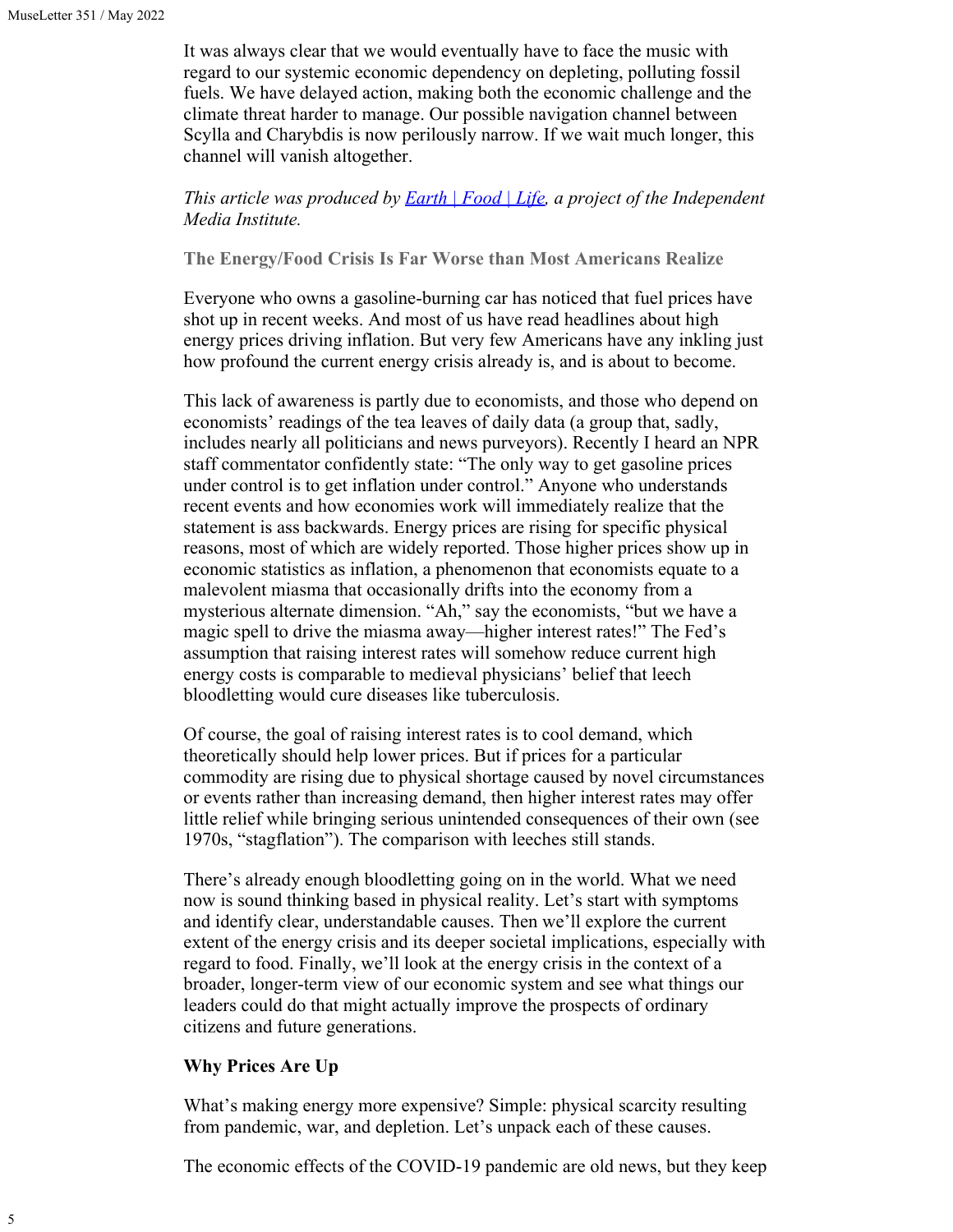reverberating. A persistent worker shortage, which you may have noticed at local restaurants, is also impacting energy companies and shipping firms. Further, the crash in oil demand early in the pandemic (when few people were driving to work) led to production cutbacks in the petroleum industry, notably in the US—where fracking companies had been giddily burning through investor cash for years. Now demand has recovered but investors are wary, and so companies are slow to drill wells likely to prove unprofitable. Raising interest rates—which will make it more expensive for oil companies to borrow money to fund operations—certainly won't increase the flow of oil and gas.

The energy impacts of the Russian invasion of Ukraine are likewise straightforward and widely reported. Western oil companies have pulled out of Russia, making an ongoing [decline in future Russian crude production](https://www.baystreet.ca/articles/commodities/77219/051022) virtually certain. The European Union has [proposed a ban on oil imports](https://www.npr.org/2022/05/04/1096596286/eu-europea-russia-oil-ban) from Russia, though time will tell if it can reach the consensus needed from members states, many of which are heavily dependent on Russian oil and gas. Russian production is already down by **<u>[nearly 1 million barrels](https://www.spglobal.com/commodityinsights/en/market-insights/latest-news/oil/050922-opec-april-crude-oil-output-tumbles-as-sanctions-hit-russian-output-platts-survey?mc_cid=74ffc3022f&mc_eid=300d9d9a54)</u>** per day, and exports have reportedly fallen by about 4 million barrels per day. This is a substantial chunk of the world's 100-million-barrel-per-day liquid fuel demand.

Looming back of every other aspect of the oil supply story is depletion. If there's a shortage of oil, why not just open the spigots in other nations to make up the shortfall? Unfortunately, it's not that simple. OPEC's tired old wells are about half depleted following [decades of continuous extraction.](https://financialpost.com/commodities/energy/saudi-arabias-biggest-oil-field-is-fading-faster-than-anyone-guessed) Increasing the rate of pumping at this point would damage reservoirs, reducing the amount ultimately recoverable. The owners and managers of those oilfields are understandably reluctant to jeopardize their patrimony and they're relishing the higher prices their product is selling for. So, OPEC has barely nudged its output in response to shortages brought on by the war.

The other potential source of increased supply is the US, whose tight oil extraction rates have soared in recent years. But most of the geological formations that have been the source of this bonanza (such as the Bakken in North Dakota) are already in irreversible decline due to depletion. The world as a whole saw its **peak output of conventional petroleum in 2016**, following a long plateau that began in 2005. Oil importers, therefore, are largely out of options for replacing those lost Russian barrels.

There are some other factors complicating the current fuel supply system. I've focused on oil, simply because it's the most globally traded of fuels and delivers the most energy to society. But supplies of natural gas are also being hammered as a result of the war, with prices already at record levels and poised to soar even higher. The "normal" price for natural gas in the US is about \$2.50 per million BTUs; today gas is selling at three times that level, with other nations seeing gas trade at over \$15. I'll discuss some consequences of that below.

Further wrinkles have to do with diesel fuel, which is essential for trucking and hence global supply chains; and jet fuel (kerosene), which powers global aviation. Diesel and kerosene are made up of relatively long molecular hydrocarbon chains, but the light tight oil that the US has brought to market in recent years from fracking contains mostly short-chain molecules.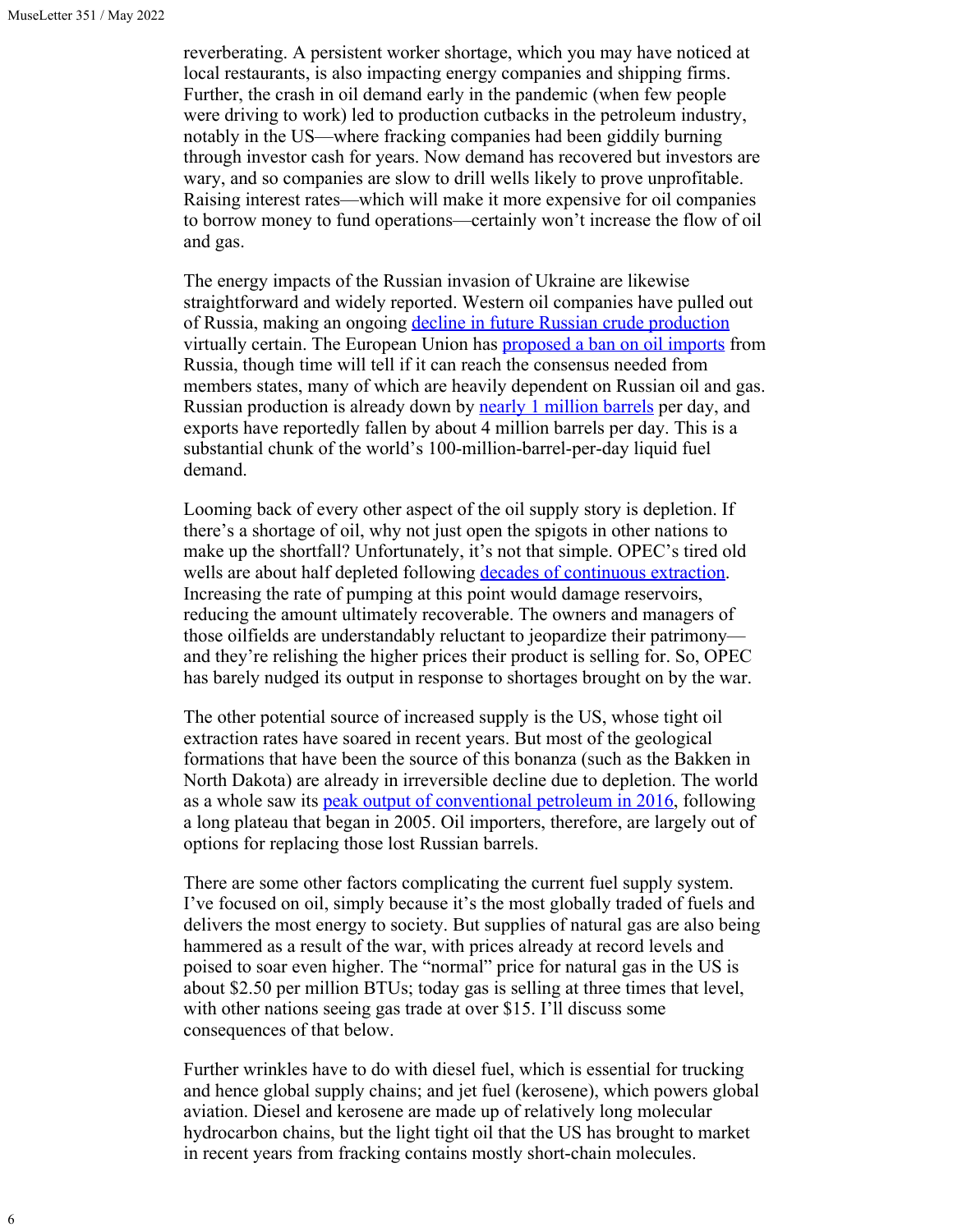Gradually, as world conventional oil production has plateaued and started to decline, with US light tight oil providing the main source of growth, diesel and kerosene output have stalled and sputtered. Diesel and kerosene prices have [risen to unprecedented levels,](https://www.cnbc.com/2022/05/07/diesel-fuel-is-in-short-supply-as-prices-surge-heres-what-that-means-for-inflation.html) and there are clear and persistent signs of worldwide shortage.

### **How Bad Is It?**

Energy is [essential for everything](https://www.bls.gov/news.release/cpi.nr0.htm) we do. It's not just a part of the economy; in a real, physical sense it *is* the economy. Therefore, whenever there's an energy crisis, it can quickly become an *everything crisis.*

The links between energy and the economy are perhaps at their most transparent when it comes to diesel fuel. Trucks, freight trains, and tractors burn diesel. Therefore, when diesel gets scarce, supply chains start to seize up and food prices climb.

Shipping costs were [already soaring before the Russia-Ukraine war](https://time.com/6073233/shipping-costs-surge-price-hike-goods/). Now, diesel shortages are erupting in South Africa, Sri Lanka, and Europe. [Passenger trains in India have been idled.](https://timesofindia.indiatimes.com/city/kochi/diesel-shortage-rtc-cuts-trips-from-kasaragod/articleshow/91362578.cms) Thousands of buses, trucks, and cars in [Cameroon](https://www.voanews.com/a/cameroon-blames-fuel-shortage-on-russia-sanctions/6539050.html) have been stranded for weeks without fuel. In Sri Lanka, high energy and food prices have just helped bring down a government.



# Average Price of Automotive Gas Oil (Diesel) in Nigeria (Feb 2021-Feb 2022)

## *Cost of diesel in Nigeria (a major oil producing country) [https://www.dataphyte.com/latest-reports/energy/chartoftheday-diesel-price](https://www.dataphyte.com/latest-reports/energy/chartoftheday-diesel-price-has-gone-up-by-36-98-in-1-year/)[has-gone-up-by-36-98-in-1-year/](https://www.dataphyte.com/latest-reports/energy/chartoftheday-diesel-price-has-gone-up-by-36-98-in-1-year/)*

At the start of May, inventories of diesel on the US east coast [plunged](https://www.freightwaves.com/news/east-coast-diesel-market-a-growing-concern-as-inventories-plummet) to the lowest seasonal level since government records began more three decades ago. Wholesale and retail diesel prices hit all-time highs.

Among the millions of trucks that run on diesel are Amazon.com's roughly 70,000 delivery vans and semi-trucks. That company just announced a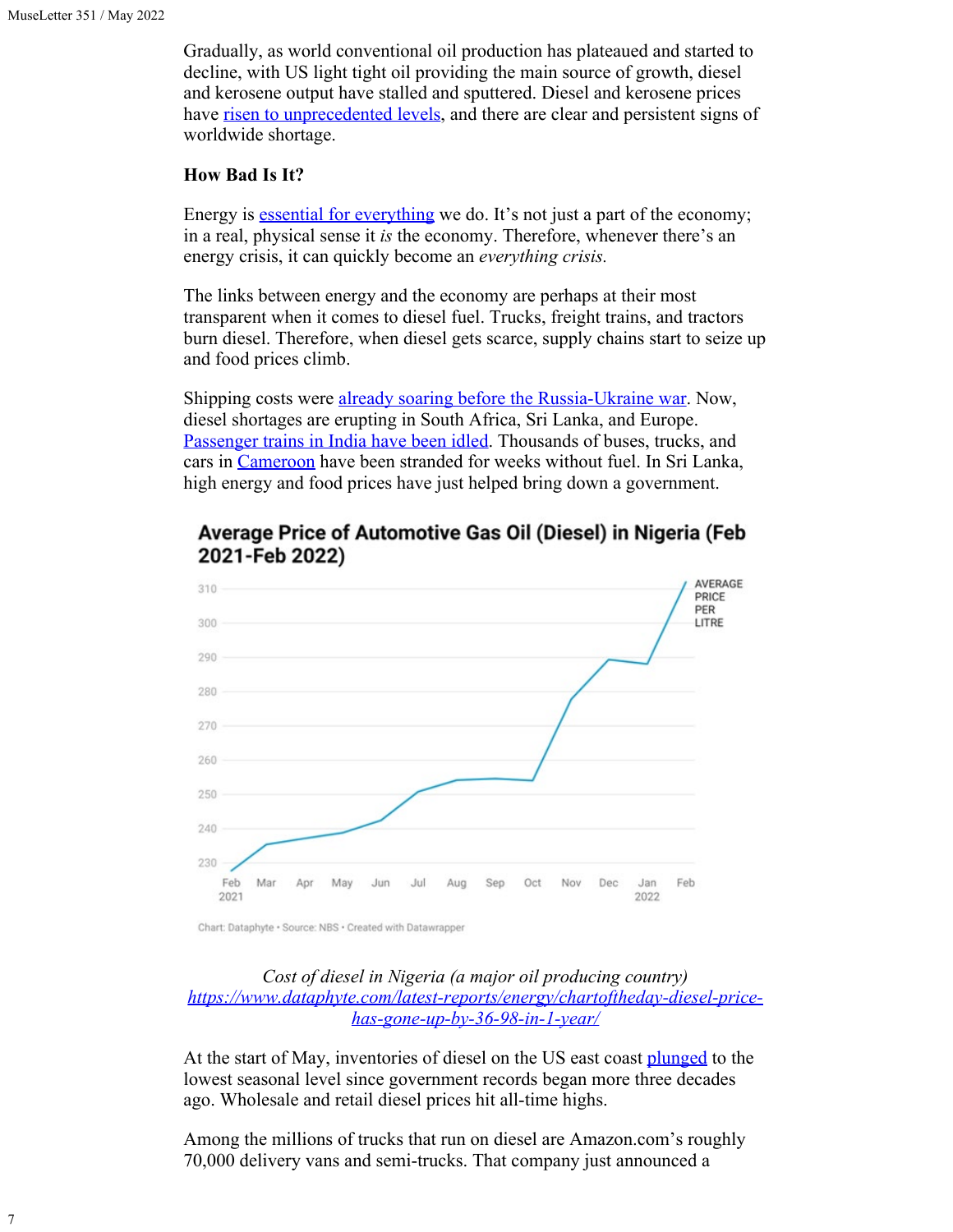[disappointing quarter](https://techcrunch.com/2022/04/29/amazon-stock-plunges-to-two-year-low-following-first-quarter-loss/) and outlook due largely to higher costs for trucking packages to customers.

Most of us don't really care much whether Amazon turns a profit. But Jeff Bezos's current woes are echoed throughout industry after industry. Even companies whose business model doesn't include physical delivery of goods still depend on other companies that burn diesel. That's partly why global stock markets have recently seen [massive sell-offs](https://www.npr.org/2022/05/09/1097716439/stocks-sink-selloff-wall-street-inflation-recession). But the market has yet to fully internalize the nearly existential risk posed by declining energy.

The signs of energy crisis are everywhere. In Nigeria, Africa's most populous country, [airlines recently threatened to cancel](https://www.bloomberg.com/news/articles/2022-05-10/african-airlines-join-forces-to-stave-off-jet-fuel-price-crisis?srnd=markets-vp&sref=fyhEsXfZ&mc_cid=74ffc3022f&mc_eid=300d9d9a54) virtually all flights in response to surging kerosene prices. US retail gasoline prices just hit a [new record](https://www.reuters.com/business/energy/us-retail-gasoline-prices-hit-new-record-refiners-struggle-meet-demand-2022-05-10/?mc_cid=74ffc3022f&mc_eid=300d9d9a54). And Europe is **preparing** for the likelihood of severe natural gas shortages next winter.

Saudi energy minister Prince Abdulaziz bin Salman, speaking at the World Utilities Congress in Abu Dhabi in early May, [said](https://www.spglobal.com/commodityinsights/en/market-insights/latest-news/oil/051022-saudi-uae-energy-ministers-say-nopec-bill-risks-destabilizing-the-oil-market?mc_cid=74ffc3022f&mc_eid=300d9d9a54), "The world needs to wake up. The world is running out of energy capacity at all levels. It is a reality." One may question the motives of the Saudi minister: a so-called "NOPEC" bill making its way through the US Congress would make it possible to sue the OPEC cartel for price fixing, so the Saudis might like to heighten the perception that they are providing the world with an increasingly scarce good. Nevertheless, the prince's statement is clear, direct, and supported by abundant evidence.

### **Food and Energy**

If tractor fuel is getting more expensive, you might think that would put pressure on food prices—and you'd be right. But that's only one reason the cost of food is skyrocketing.

Nitrogen fertilizer, made from natural gas, is seeing unprecedented price hikes, largely as a result of the Russia-Ukraine war. In response, farmers everywhere are preparing to test the limits of how little fertilizer they can apply without threatening yields. Forecasts are bleak. For West Africa, reduced fertilizer use is projected to [shrink this year's rice and corn harvest](https://www.bloomberg.com/news/articles/2022-05-01/farmers-are-struggling-to-keep-up-food-supply-as-fertilizer-prices-surge) by a third. Costa Rica could see coffee output falling as much as 15 percent next year if farmers reduce their fertilizer application by one-third.

For many years, organic and ecological agriculture advocates have argued that the world could produce just as much food without resorting to fossil fuel-based fertilizers and pesticides. But their alternative methods require knowledge and time for transition. Going cold turkey on fertilizer without planning and preparation will almost certainly lead to sharply lower yields over the short term. In response, the EU is now [delaying rules](https://friendsoftheearth.eu/press-release/delaying-the-eu-pesticide-law-revision-could-lead-to-years-of-toxic-inaction/) intended to reduce farming's environmental impacts, including curbs on pesticide use. It also aims to put four million hectares of fallow land into cultivation.

Food security is being threatened by problems with distribution chains for all the inputs into agricultural system—from spare parts to packaging to cooking fuel. Once again, as with energy prices, there are several mutually interacting causes, including lingering effects of the pandemic and the Russia-Ukraine war. The latter has led to the loss of wheat shipments from Ukraine and Russia, which together are responsible for nearly 30 percent of world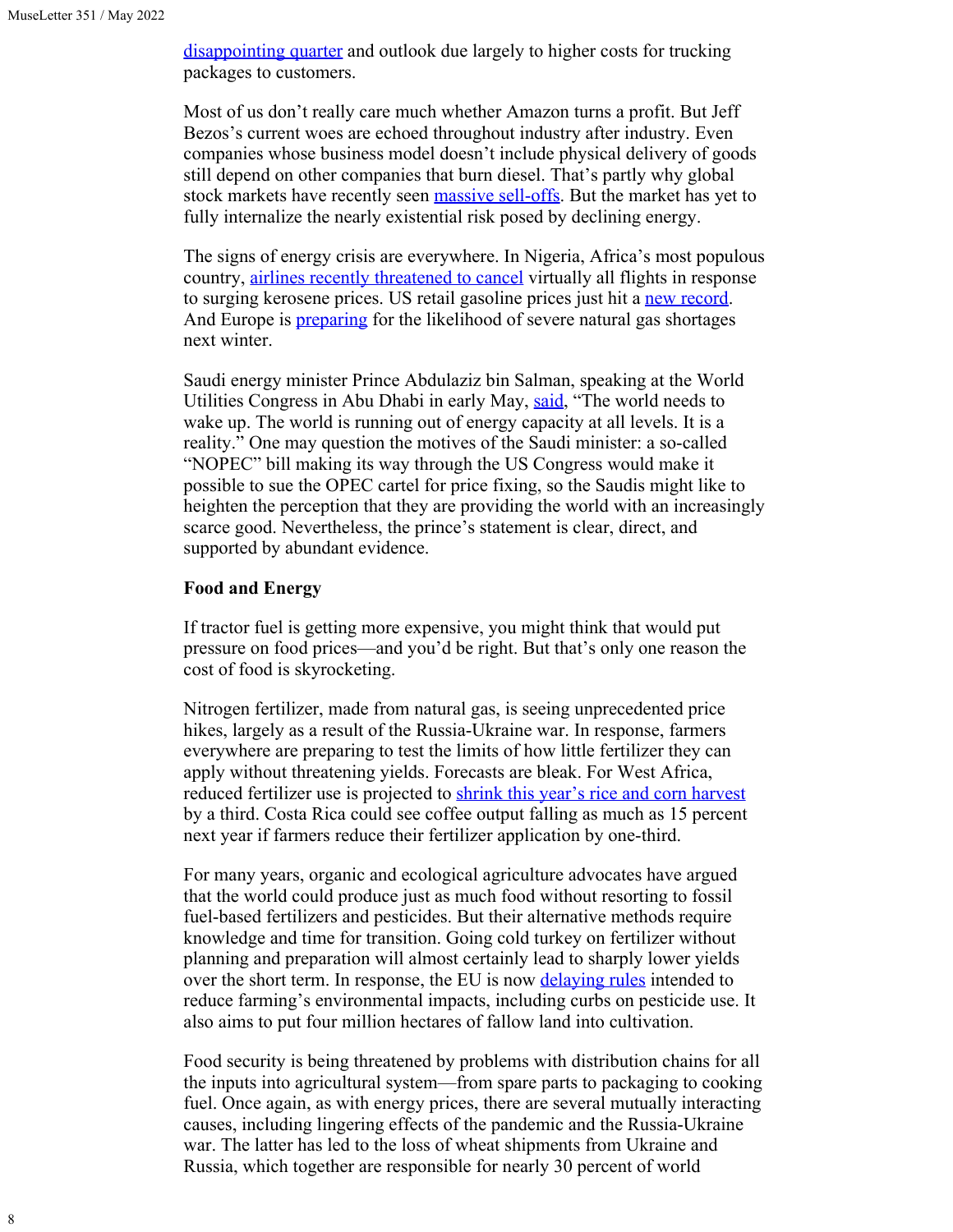supplies. Recently, Russia has rained missiles on Odesa, a major port for grain shipments, further disrupting global food distribution.

Altogether, foods exported from Russia and Ukraine normally **[account](https://www.bloomberg.com/news/articles/2022-03-08/war-in-ukraine-compounds-global-food-inflation-hunger-crisis)** for more than 10 percent of all calories traded globally. The two countries also export a significant portion of the world's [vegetable oils](https://chicago.suntimes.com/2022/4/26/23043581/cooking-oil-prices-russia-ukraine-war-inflation#:~:text=The%20war%20in%20Ukraine%20%E2%80%94%20which,affected%20the%20global%20food%20supply.) used in cooking and preparing food. As a result of the conflict, there are now shortages of sunflower oil in Europe, and supermarkets in the UK [are limiting](https://www.bloomberg.com/news/articles/2022-04-23/supermarkets-limit-cooking-oil-purchases-after-supplies-hit-by-ukraine-war?srnd=premium-europe&sref=XNB4Nygj) purchases of cooking oil.

Low-income countries that were already destabilized by economic havoc from the pandemic are seeing further shocks now from higher food prices. Egypt is considering raising [the price](https://www.bloomberg.com/news/articles/2022-03-02/war-choking-off-wheat-leaves-middle-east-buyers-most-vulnerable?sref=XNB4Nygj) of subsidized bread for the first time in four decades, even though the subsidy is widely credited with keeping social unrest at bay.

In the wake of the Russia-Ukraine war, dozens of countries—including Hungary, Indonesia, Moldova, and Serbia—have thrown up [trade barriers](https://www.nytimes.com/2022/04/30/business/economy/global-food-prices-ukraine.html) to protect domestic supplies of grains, fruits, vegetables, cooking oils, and nuts. While these barriers are intended to protect domestic food supplies, their collective result is to put more pressure on global prices.

Of course, all of this added food insecurity comes as our weather becomes weirder year by year. China's wheat harvest this season is **[uncertain](https://www.nytimes.com/2022/05/11/business/china-wheat-food-prices-inflation.html)** due to extreme rains in recent months, and, with global wheat prices already up 80 percent, a lot is at stake not just for the world's most populous nation, but also for integrated global wheat markets. Meanwhile, Somalia, which imports nearly all its wheat from Ukraine and Russia, is suffering its worst drought in years.

In sum, experts are warning of the [worst global food crisis since WWII](https://www.voanews.com/a/head-of-un-food-agency-says-war-in-ukraine-will-lead-to-worst-food-crisis-since-world-war-ii/6507466.html). It is a crisis that will have its severest impacts on the poorest countries, and poor people in relatively wealthy countries, especially those already experiencing food insecurity. There will also likely be compounding social and political consequences, as pointed out in a new [report](https://www.reuters.com/world/soaring-food-fuel-ramp-up-social-unrest-risk-emerging-markets-report-2022-05-11/?mc_cid=e5a9bd170e&mc_eid=300d9d9a54) by risk consultancy Verisk Maplecroft, which notes that middle-income countries such as Brazil and Egypt will be particularly at risk for rising civil unrest.

#### **Why the Big Picture Is Essential**

Most news articles treat diesel, gasoline, and food price hikes as transitory phenomena. After all, historically whenever prices have gone up, they've later settled back down. Temporary shortages inspire innovation and trigger investment. It's the magic of the market. So, once the pandemic and the Russia-Ukraine war are in our rear-view mirror, we can all surely get back to normal.

Missing from those articles is a systemic understanding of our current crisis. The big picture of our energy situation is perhaps best captured by a [study](https://news.uga.edu/earths-battery-draining-fast-sustain-life/) published seven years ago, "Human Domination of the Biosphere: Rapid Discharge of the Earth-Space Battery Foretells the Future of Humankind." Lead author John Schramski, an associate professor in the University of Georgia's College of Engineering, likened Earth to a battery that has been charged slowly over billions of years. "The sun's energy is stored in plants